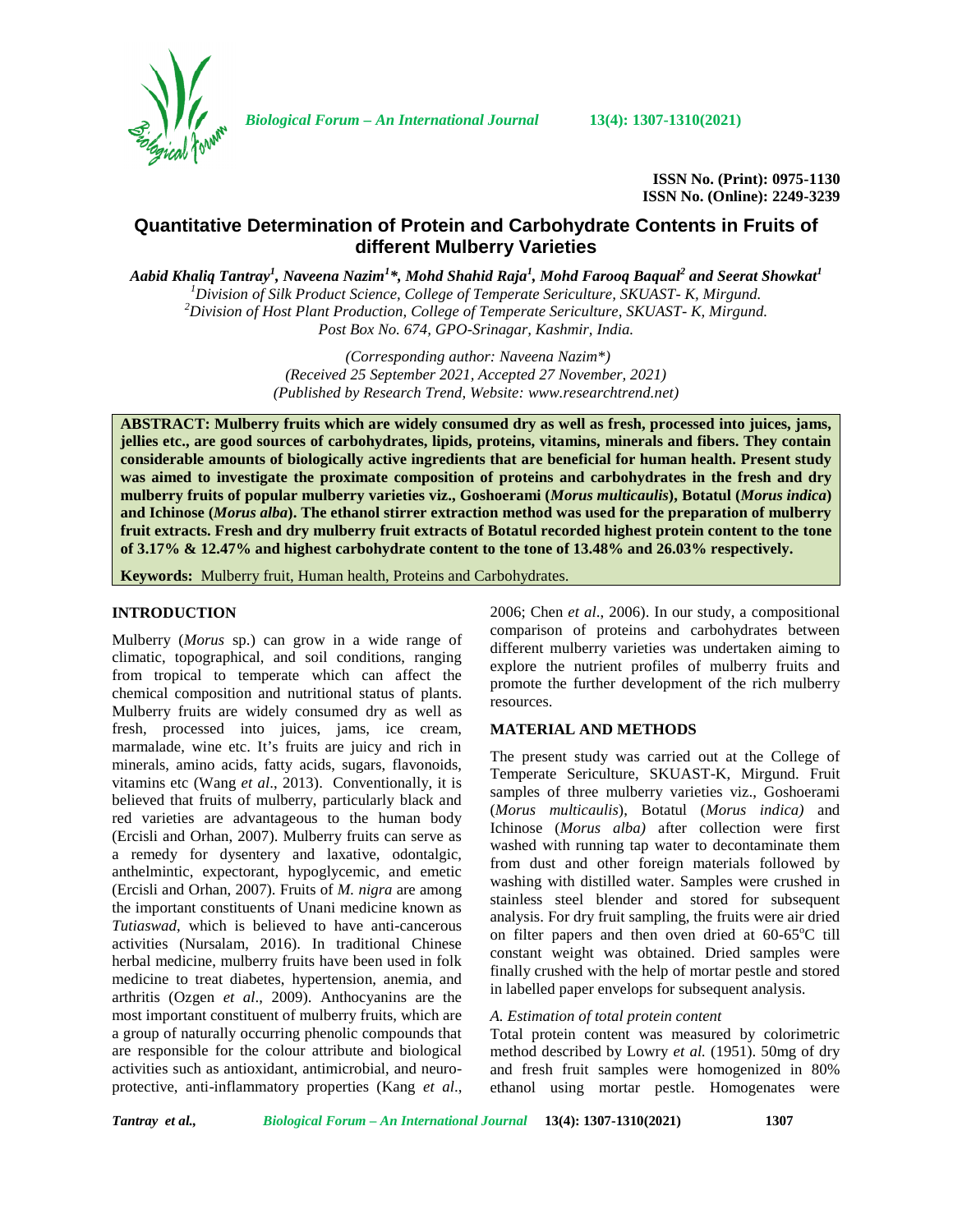centrifuged at 5000rpm for 20 minutes. Supernatant were discarded and residues suspended in 10ml of 10% TCA (Trichloroacetic acid) for 30 minutes. The mixtures were centrifuged at 5000rpm for 10 min and the supernatant discarded. Pellets were washed with 5% TCA and protein precipitates (pellets) were dissolved in 1N NaOH and kept in hot water bath for 30 minutes. The samples were diluted 10 times with distilled water. From each tube, 1ml was taken, 5ml of alkaline copper reagent was added and were allowed to stand for 10 minutes. After 10 minutes, 0.5ml of 50% FCR reagent was added and mixed. Mixture was allowed to stand for 30 minutes at room temperature and absorbance was measured at 750nm.

#### *B. Estimation of total carbohydrate content*

Total carbohydrate was estimated by Anthrone reagent method outlined by Thimmaiah (1999) with slight modification. 0.1g of dry and fresh fruit samples were taken in test tubes. 5ml of 2.5N HCL was added to each tube. The tubes were kept in water bath for 3 hours for hydrolysis and cooled at room temperature. Samples were neutralized with dry sodium carbonate until the effervescence ended and volume was made upto 10ml with distilled water. 0.05ml of the samples was used for analysis. Volume was made up to 1 ml in all the tubes with distilled water and 4 ml of anthrone reagent was added. The samples were kept in boiling water for 8 minutes, cooled rapidly and the green to dark green colour was read at 630nm.

#### **RESULT AND DISCUSSION**

#### *A. Total Protein content*

The results with respect to total protein content are presented in Table 1-2 and Fig. 1-2. Dry mulberry fruit extract of Botatul recorded highest (12.47%) total protein content followed by Goshoerami (11.23%) and Ichinose (6.58%). Similar trend was found in fresh fruit extracts, where Botatul and Ichinose recorded protein contents to the tone of 3.17% and 2.12% respectively. The experimental results of Ghosh *et al*. (2006) are in accordance with the results obtained in present study. They reported total protein content of 3 to 3.9% in fresh mulberry fruits of different mulberry varieties. Kim *et al.,* (2021) recorded total protein content of 6.14%, 6.23%, 7.03% & 7.49% in different varieties of mulberry fruit. Imran *et al*., (2010) reported protein content of 0.96, 1.55,

1.57 and 1.73g/100g DW in *Morus nigra, Morus alba, Morus laevigata* (large white fruit) and *Morus laevigata* (large black fruit)respectively. The quantity of protein in fresh mulberry fruit (*M. alba*) is greater than that of raspberries (Rao and Snyder, 2010) and strawberries (Giampieri *et al*., 2012) and comparable to blackberries, (Kaume *et al*., 2012).

#### *B. Total carbohydrate content*

Carbohydrate content of different mulberry varieties is shown in Table 1 & 2 and Fig. 1 & 2. In case of dry mulberry fruit, highest carbohydrate content was observed in Botatul (26.03%) followed by Goshoerami (23.11%) and Ichinose (20.01%). Similarly in fresh fruit extracts, Botatul recorded highest carbohydrate content to the tone of 13.48%, whereas, lowest carbohydrate content was recorded in Ichinose (9.18%). Imran *et al*. (2010) reported total carbohydrate content of 13.83, 14.21, 15.21 and 17.96g/100g DW in *Morus nigra, Morus alba, Morus laevigata* (large white fruit) and *Morus laevigata* (large black fruit) respectively. Dimitrova *et al*. (2015) recorded carbohydrate content in the range of 3.4, 6.2, 9.8g/100 g FW in white (*Morus alba*), black (*Morus nigra*) and red (*Morus rubra*) mulberry fruits respectively. Total carbohydrate content of 69.47, 74.09 and 75.58g/100g DW was recorded by Sadia *et al*. (2014) in *Morus alba*, *Morus laevigata* and *Morus nigra* mulberry varieties respectively. Kumar and Chauhan (2011), reported the carbohydrate content in the range of 0.3733mg/g in BR-2 to 0.6548mg/g in S-36 variety. Sharif, *et al*. (2016) found carbohydrate content in the range of  $18.12 - 32.80$  g/100g in fresh mulberry juice. Mulberry fruits are rich source of carbohydrates and sugars. The principal carbohydrates are found in the form of monosaccharide and polysaccharides (Mahmood *et al.,* 2012; Gundogdu *et al*., 2011). The monosaccharide of mulberry fruits comprises of glucose, arabinose, galacturonic acid, and galactose (Chen *et al*., 2015). While the immense majority of the polysaccharide reported from mulberry fruits are acid heteropolysaccharides, which are the primary source of, -glycosidic linked glucans, these fruit polysaccharides (MFPs) exert remarkable medicinal effects on human health (He *et al*., 2018).

|  | Table 1: Protein and carbohydrate content (%) of dried fruits of different mulberry varieties. |  |
|--|------------------------------------------------------------------------------------------------|--|
|  |                                                                                                |  |

| Dried mulberry fruit | Protein content (%) | Carbohydrate content $(\% )$ |
|----------------------|---------------------|------------------------------|
| <b>Botatul</b>       | 12.47               | 26.03                        |
| Goshoerami           | 11.23               | 23.11                        |
| <b>Ichinose</b>      | 6.58                | 20.01                        |
| C.D(p 0.05)          | 0.061               | 0.030                        |
| SE(d)                | 0.024               | 0.012                        |
| SE(m)                | 0.017               | 0.008                        |
| C.V                  | 0.297               | 0.063                        |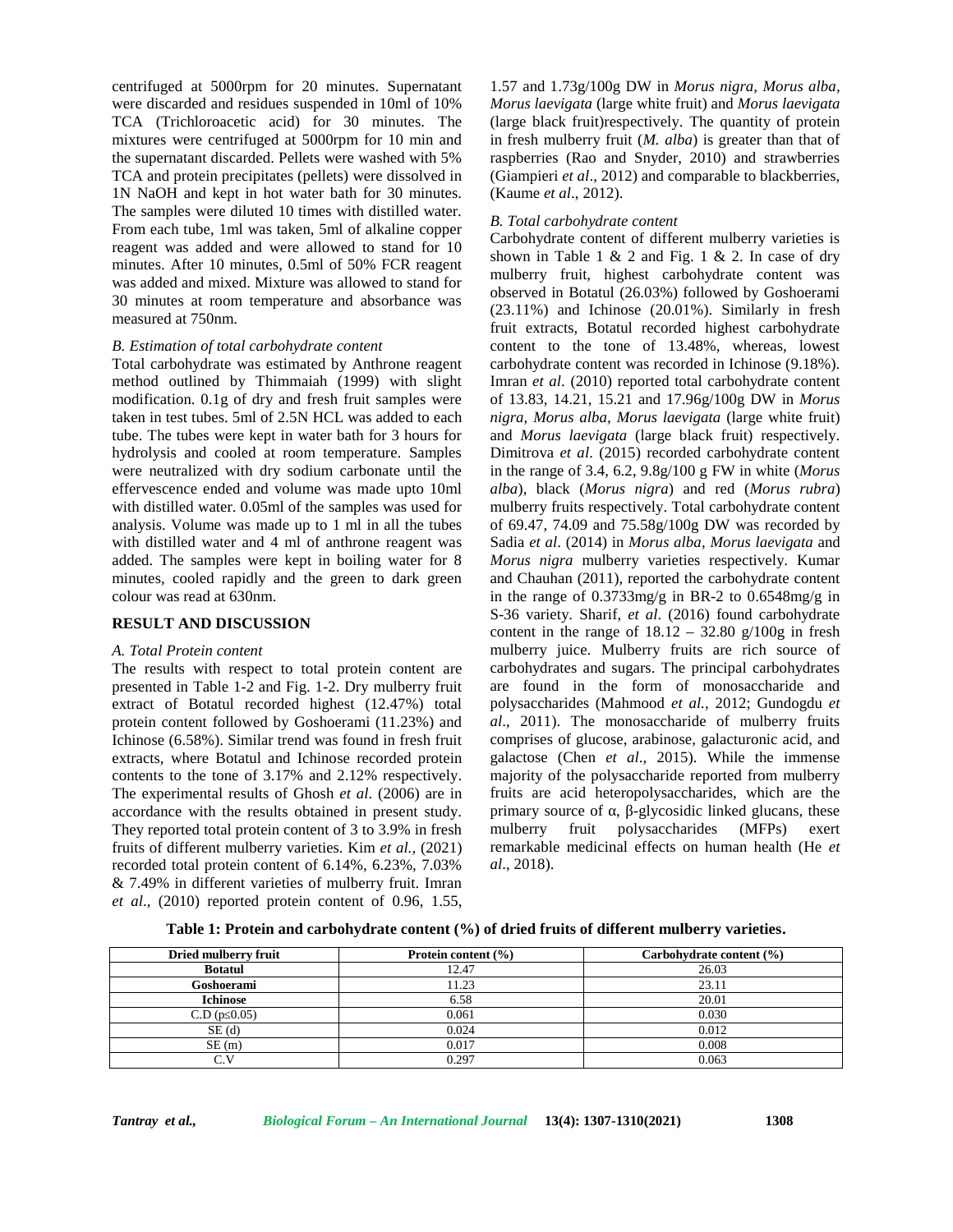

**Fig. 1.** Graphical representation of protein and carbohydrate content in dried fruits of different mulberry varieties.

| Table 2: Protein and carbohydrate content (%) of fresh fruits of different mulberry varieties. |
|------------------------------------------------------------------------------------------------|
|------------------------------------------------------------------------------------------------|

| <b>Fresh mulberry fruit</b> | Protein content $(\% )$ | Carbohydrate content $(\% )$ |
|-----------------------------|-------------------------|------------------------------|
| <b>Botatul</b>              | 3.17                    | 13.48                        |
| Goshoerami                  | 2.51                    | 10.99                        |
| <b>Ichinose</b>             | 2.12                    | 09.18                        |
| C.D(p 0.05)                 | 0.061                   | 0.095                        |
| SE(d)                       | 0.024                   | 0.038                        |
| SE(m)                       | 0.017                   | 0.027                        |
| $\sim$ 11                   | l.154                   | 0.415                        |



**Fig. 2.** Graphical representation of protein and carbohydrate content in fresh fruits of different mulberry varieties.

# **CONCLUSION**

There were significant variations in theprotein and carbohydrate contents in fruits of three mulberry varieties, highest being in fresh and dry mulberry fruit extracts of Botatul. Hence, purification of these compounds will prove to be one of the important sources for pharmaceutical and nutraceutical applications and would thereby add value to sericulture industry.

# **FUTURE SCOPE**

Analysis of important bimolecules like protein and carbohydrates in mulberry fruits is very important for providing reliable data for the use in many areas of nutrition, food science and health. The data shall form a basis for development of any value added product likejams, jellies, syrups etc from the mulberry fruits. The results of the present study arebelieved to be capable of generating a standardized approach of the

analytical method for accurate and reliable determination of the protein and carbohydrate contents.

**Acknowledgment.** The authors are highly thankful to BIRAC, New Delhi for funding the requisite chemicals. **Conflict of Interest.** None.

# **REFERENCES**

- Chen, C., You, L. J., Abbasi, A. M., Fu, X. and Liu, R. H. (2015). Optimization for ultrasound extraction of polysaccharides from mulberry fruits with antioxidant and hyperglycaemic activity in vitro. *Carbohydrate polymers, 130*: 122-132.
- Chen, P. N., Chu, S. C., Chiou, H. L., Kuo, W. H., Chiang, C. L. and Hsieh, Y. S. (2006). Mulberry anthocyanins, cyanidin 3-rutinoside and cyaniding 3-glucoside, exhibited an inhibitory effect on the migration and invasion of a human lung cancer cell line. *Cancer letters*, *235*: 248-259.

Dimitrova, M. R., Petkova, N. T., Denev, P. P. and Aleksieva, I. N. (2015). Carbohydrate Composition and Antioxidant Activity of Certain Morus Species.

*Tantray et al., Biological Forum – An International Journal* **13(4): 1307-1310(2021) 1309**